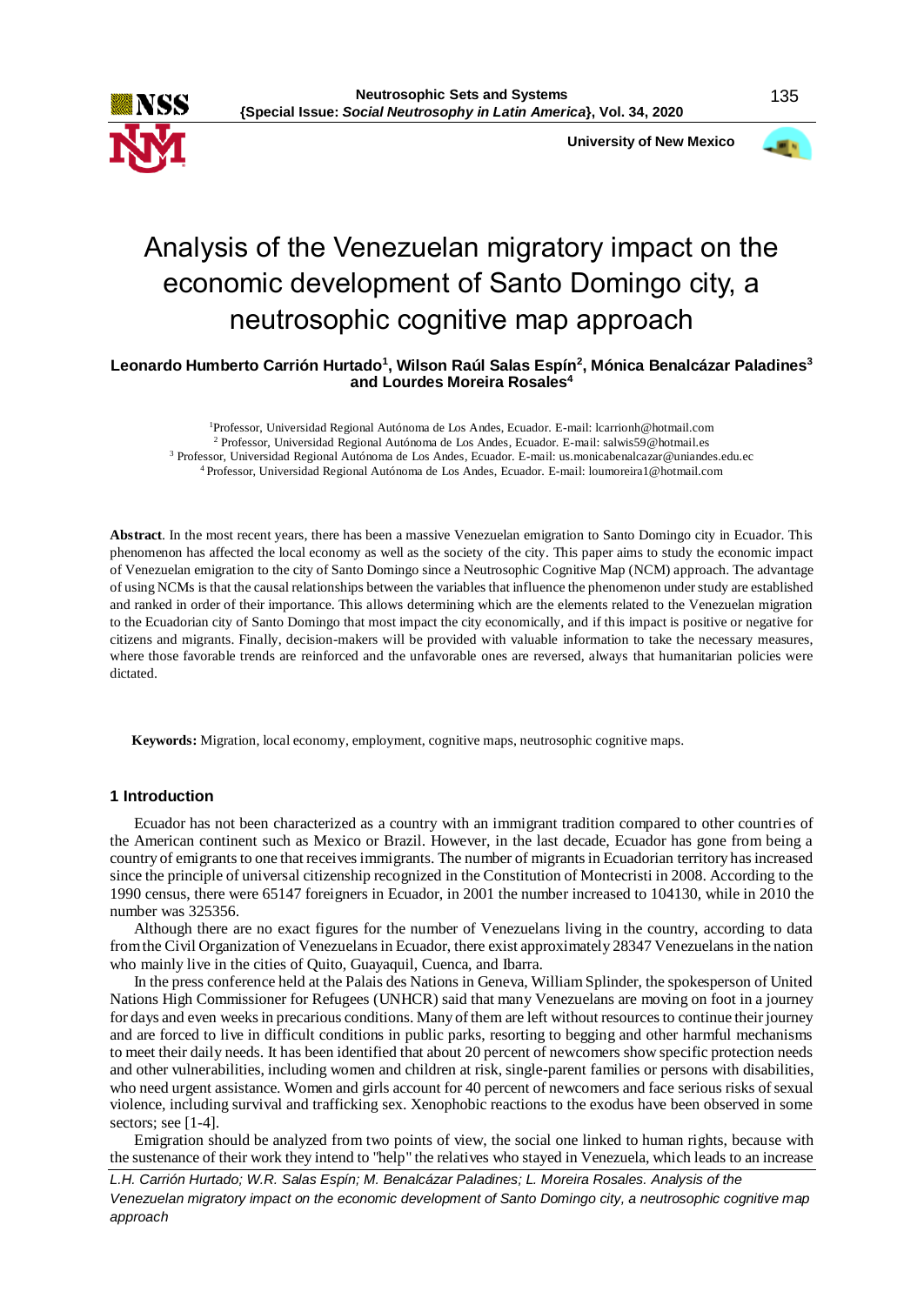in the human tragedy that these aspects are linked to, and secondly the benefits obtained to the economic perspective in Ecuador when there exist labor sectors that are not of the pleasure of Ecuadorians, but that the presence of Venezuelan emigrants, mainly young people, helps to generate benefits for the company's owners who decide to rely on their services since their costs are minimized, especially if they are informally hired.

The purpose of this investigation is to analyze the impact of the massive migration of Venezuelans in Ecuador over the last two years, especially the economic impact in the city of Santo Domingo. We must recognize that the study we are doing would be superficial if other variables, such as political and social, were not included. In particular, we propose to carry out this analysis through the application of neutrosophic cognitive maps where the causal relationships between different characteristics related to Venezuelan migration are linked. We select the use of neutrosophy to incorporate some causal relationships among aspects that may be indeterminate, mainly since at the moment of the research there was no certainty of the degree of relationship between them, although they are essential for this study.

The neutrosophic logic theory is based on Neutrosophy and generalizes fuzzy sets and fuzzy logic theory; see [5-7]. A Neutrosophic Cognitive Map (NCM) is a Cognitive Map where indeterminacy is explicitly included in causal relations evaluations, see [8]. NCMs are based on neutrosophic logic to represent uncertainty and indeterminacy in cognitive maps([9]), thus, it extends Fuzzy Cognitive Maps ([10]). An NCM is a directed graph such that at least one edge is indeterminate and it is depicted by using dotted lines, see [11]. This kind of representation allows dealing with indeterminacy. In this paper, we apply the static tools of NCM for the study.

There exist different approaches to mathematically model the migratory flow between countries. Usually, these are dynamic models, since migratory flows change over time. Among those models there are Markov chains, for example in [12] the migration process is modeled using the multistage network equilibrium model of human migration. In [13] a model called "Discrete-time model for a substance motion in a channel of a network" is developed, which among its proposed applications is the modeling of human migratory processes, especially the interaction between migrants and the native population.

In [14, 15] a review of human migration models is made. Among the mathematical models, in addition to those based on the Markov chain, there are others based on natural and social phenomena, such as the Gravity Model based on the Newtonian theory of universal gravitation, migration modeling based on adaptation to climate change, model of agent migration adaptation to rainfall change, economic models, as well as statistical models based on time-series and multiple regression analysis. In [16] a multiclass human migration network equilibrium model is designed and a calculation algorithm is proposed. None of the aforementioned models explicitly considers indeterminacy as part of them. An interesting exception appears in [17], where the Iadov technique is used to study the migratory phenomenon in Ecuador. On the other hand, we intend to specifically study the migration impact on the local economic situation and not the behavior of the migratory flow.

On the other hand, there is extensive experience in the application of FCM to study sociological phenomena. In [18] the FCM is applied to incorporate social science scenarios in integrated assessment models. Khan and Quaddus [19] use the FCM to study causal relationships among relevant domain concepts. In [20] the situation of the social and personal life of employees of private companies is analyzed. On the other hand, Tsadiras in [21] compares the inference capacity of FCM based on binary, trivalent and sigmoid functions. An interesting generalization would be to replace the FCM by NCM, once the indeterminacy is included, to obtain more accurate models.

Also, some NCM-based models are used for modeling social phenomena. In [22] the criminal situation in Nigeria and the factors related to this phenomenon are studied, with the support of NCMs. In [23] the reasons for suicide are studied using this tool. Mondal and Pramanik ([24]) use it to study the social situation of a discriminated minority in India, the hijras group, in [25] the problem of construction workers in a region of India is studied using NCM, and Vasantha-Kandasamy and Smarandache ([26]) study through this tool the social situation of migrant workers who are carriers of HIV/AIDS. These constitute the most recent approaches to study social phenomena by NCM. In particular, NCMs allow us to model not only uncertainty, as Markov chains or FCMs do, but also incorporate the indeterminacy of decision-making, and it does so through the subjective assessment of experts, which makes the difference of tools based on classical statistics. The methods used above are based on the dynamic study of the variables, which reach an equilibrium point. In this paper, the static analysis is performed, which is algorithmically simpler.

As we have previously pointed out, Venezuelan migration in Ecuador has had an impact on the local population, including the economically. This study is motivated by the need to measure appropriately, which is intuitively known by the opinion issued by the Ecuadorian citizens, which is the rejection of Venezuelan emigrants, and the humanitarian situation in which they find themselves. For this reason, the authors of the paper consider that the main contribution of this investigation is that it determines what the true humanitarian situation of these migrants is and how they influence the local economy. Therefore in some way, it will reverse any circumstance

*L.H. Carrión Hurtado; W.R. Salas Espín; M. Benalcázar Paladines; L. Moreira Rosales. Analysis of the Venezuelan migratory impact on the economic development of Santo Domingo city, a neutrosophic cognitive map approach*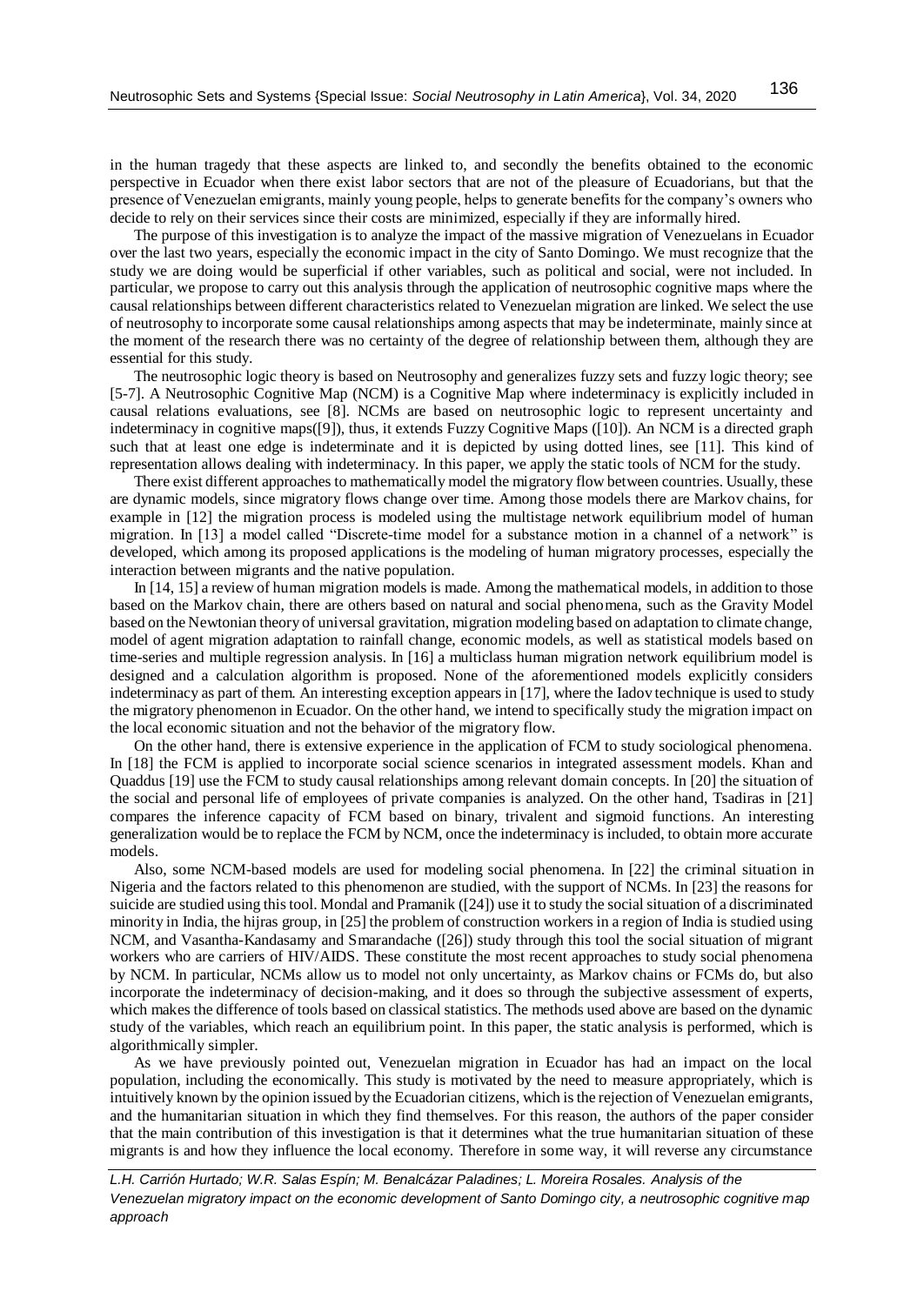that it is not following humanism or that damages the prosperity of the citizens, to designing effective public policies ([27-30]). NCMs have the advantage that they are tools that model the causal relationships between the variables that are measured, in addition to incorporating the indeterminacy because of the relationships between two or more variables are unknown.

We should point out that other more general neutrosophic theories have proven are effective in solving decision-making problems, such as plithogenic sets, that could be considered to replace classic neutrosophic sets in a possible future investigation similar to this, see [31].

This paper is divided into the following sections; Section Preliminaries contains the basic concepts related to Neutrosophic Cognitive Maps. Section Results summarizes the results of the investigation on the economic impact of the Venezuelan migration to Santo Domingo city. The paper finishes with the section of Conclusions.

#### **2 Preliminaries**

This section summarizes the most important definitions and techniques associated with NCM. Concepts like neutrosophic logic, neutrosophic numbers, neutrosophic cognitive maps and static indices of NCM are described.

**Definition 1.** ([6-7]) Let X be a universe of discourse. A *Neutrosophic Set* (NS) is characterized by three membership functions,  $u_A(x), r_A(x), v_A(x) : X \to ]-0, 1^+[$ , which satisfy the condition  $0 \le \inf u_A(x) +$  $\inf r_A(x) + \inf v_A(x) \leq \sup u_A(x) + \sup r_A(x) + \sup v_A(x) \leq 3$  for all  $x \in X$ .  $u_A(x)$ ,  $r_A(x)$  and  $v_A(x)$  denote the membership functions of truthfulness, indetermination, and falseness of x in A, respectively, and their images are standard or non-standard subsets of  $]$ <sup>-</sup>0, 1<sup>+</sup>[.

The *Single-Valued Neutrosophic Set*, which is defined below, was created to apply NS to real problems.

**Definition 2**. ([6-7]) Let X be a universe of discourse. A *Single-Valued Neutrosophic Set* (SVNS) A on X is an object of the form:

$$
A = \{ \langle x, u_A(x), r_A(x), v_A(x) \rangle : x \in X \}
$$
 (1)

Where  $u_A$ ,  $r_A$ ,  $v_A : X \to [0,1]$ , satisfy the condition  $0 \le u_A(x) + r_A(x) + v_A(x) \le 3$  for all  $x \in X$ .  $u_A(x)$ ,  $r_A(x)$ and  $v_A(x)$  denote the membership functions of truthfulness, indetermination, and falseness of x in A, respectively. For convenience a *Single-Valued Neutrosophic Number* (SVNN) will be expressed as A = (a, b, c), where a, b, c  $\in [0,1]$  and satisfies  $0 \le a + b + c \le 3$ .

Neutrosophic Logic (NL), extends fuzzy logic, in such a way that given a logical proposition P, it is characterized by three components; see [5]:

 $NL(P) = (T, I, F)$  (2)

Where component T is the degree of truthfulness, F is the degree of falsity and I is the degree of indetermination. The degree of indeterminacy is considered an independent component.

The results of the static analyses in NCMs are given in form of neutrosophic numbers, which are numbers with the algebraic structure a+bI, where  $I =$  indetermination; see Definitions 3 and 4.

**Definition 3.** ([32-36]) Let R be a ring. The *neutrosophic ring*  $\langle R \cup I \rangle$  is also a ring, generated by R and I under the operation of R, where I is a neutrosophic element that satisfies the property  $I^2 = I$ . Given an integer n, then, n+I and nI are neutrosophic elements of  $(R \cup I)$  and in addition  $0-I = 0$ . Also, the inverse of I I<sup>-1</sup>is not defined.

For example, a neutrosophic ring is 〈ℝ ∪ I〉 generated by the ring ℝ.

An operation over  $(R ∪ I)$ , especially with I is the following:

 $I+I+...+I = nI.$ 

**Definition 4.** A *neutrosophic number* N is defined as a number as follows ([37, 38]):  $N=d+I$  (3)

Where d is the *determined part* and I is the *indeterminate part* of N.

Let  $N_1 = a_1 + b_1 I$  and  $N_2 = a_2 + b_2 I$  be two neutrosophic numbers, then some operations between them are defined as follows:

- 1.  $N_1 + N_2 = a_1 + a_1 + (b_1 + b_2)$ I (Addition),
- 2.  $N_1 N_2 = a_1 a_1 + (b_1 b_2)$ I (Difference),
- 3.  $N_1 \times N_2 = a_1 a_2 + (a_1 b_2 + b_1 a_2 + b_1 b_2)$ I (Product),
- 4.  $\frac{N_1}{N_2} = \frac{a_1 + b_1 I}{a_2 + b_2 I}$  $\frac{a_1+b_1I}{a_2+b_2I} = \frac{a_1}{a_2}$  $\frac{a_1}{a_2} + \frac{a_2b_1 - a_1b_2}{a_2(a_2+b_2)}$  $\frac{a_2b_1-a_1b_2}{a_2(a_2+b_2)}$  [ (Division).

A *neutrosophic matrix* is a matrix whose components are elements of 〈R ∪ I〉.

Since this, it is possible to generalize the operations between vectors and matrices on R to the ring (R∪I). A *neutrosophic graph* is a graph with at least one neutrosophic edge linking two nodes, i.e. an edge where there is indetermination on the connection of two nodes, see [39-41].

*L.H. Carrión Hurtado; W.R. Salas Espín; M. Benalcázar Paladines; L. Moreira Rosales. Analysis of the Venezuelan migratory impact on the economic development of Santo Domingo city, a neutrosophic cognitive map approach*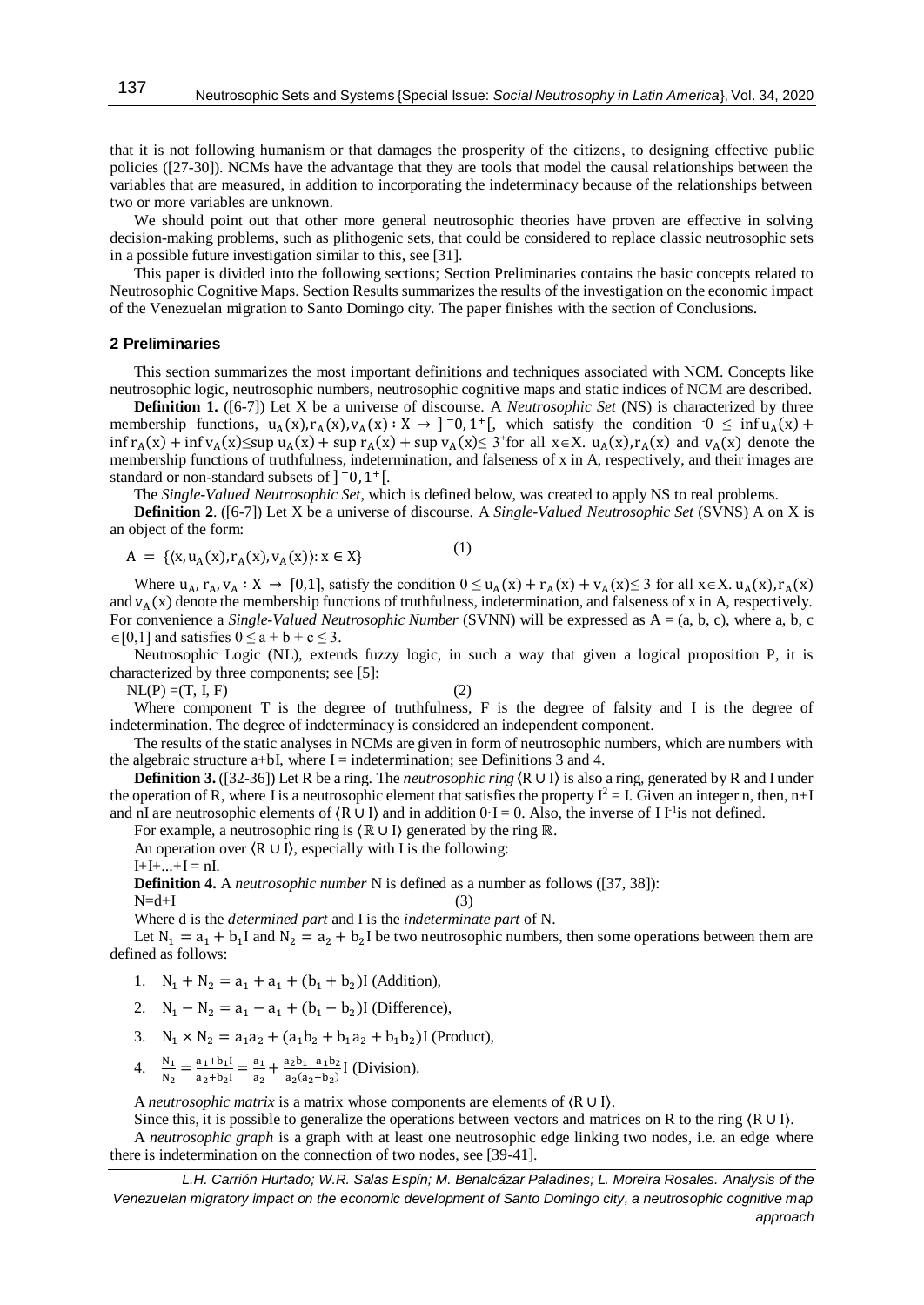A *neutrosophic cognitive map* (NCM) is a neutrosophic graph used to represent causal reasoning, see [7, 37, 38].

Neutrosophic Cognitive Maps extend cognitive maps and fuzzy cognitive maps since it includes the possibility of indetermination. See for instance Figure 1, where the connections of nodes  $v_4$  to  $v_2$ ,  $v_5$  to  $v_2$  and  $v_1$  to  $v_5$  are represented by dashed lines, which means that there is indeterminacy in these connections.



**Figure 1.** Example of Neutrosophic Cognitive Map.

To build an NCM we have to collect the evaluations of k experts. The *collective adjacency matrix* of the experts is calculated as follows ([7]):

 $E = \mu(E_1, E_2, ..., E_k)$  $)$  (4)

Where  $\mu$  is an aggregation operator, usually the arithmetic mean.

*Centrality measures* are calculated as neutrosophic numbers obtained from the adjacency matrix of the NCM. These measures are:

*Outdegree*, denoted by  $od(v_i)$ , is calculated as the sum by rows of the absolute values of a variable in the neutrosophic adjacency matrix. It measures the degree of accumulated force of the existing connections of the variable. See Equation 5:

$$
od(v_i) = \sum_{j=1}^{N} |c_{ij}|
$$
\n(5)

*Indegree*, denoted by  $id(v_i)$ , is calculated as the sum by columns of the absolute values of a variable in the neutrosophic adjacency matrix. It measures the degree of accumulated force of the variables that arrive at the given variable. See Equation 6:

$$
id(v_i) = \sum_{j=1}^{N} |c_{ji}|
$$
 (6)

The *Total Degree*, which is denoted by  $td(v_i)$ , is calculated by the sum of indegree and outdegree. See Equation 7:

$$
td(v_i) = od(v_i) + id(v_i)
$$
\n(7)

A de-neutrosophication process was proposed by Salmeron and Smarandache ([42]) and can be applied to give a final order. This process provides a range of numbers for centrality using as a base the maximum and minimum values of I =  $[a_1, a_2] \subseteq [0, 1]$ , based on Equation 8, see [7, 42]:

$$
\lambda([a_1, a_2]) = \frac{a_1 + a_2}{2} \tag{8}
$$

The next step when the previous indices are calculated is to establish an order of preference among the variables. Thus, given  $A = [a_1, a_2]$  and  $B = [b_1, b_2]$ , the preference is defined as follows:

$$
A > B \Leftrightarrow \lambda(A) > \lambda(B) \tag{9}
$$

That is to say, A is preferred over B if and only if  $\lambda(A) > \lambda(B)$ .

The nodes are classified according to the following rules:

- Transmitting variables: They have positive or indeterminate outdegree and null indegree.
- The receiving variables: They have an indeterminate or positive indegree, and null outdegree.
- Ordinary variables: They have both non-null indegree and non-null outdegree.

*L.H. Carrión Hurtado; W.R. Salas Espín; M. Benalcázar Paladines; L. Moreira Rosales. Analysis of the Venezuelan migratory impact on the economic development of Santo Domingo city, a neutrosophic cognitive map approach*

138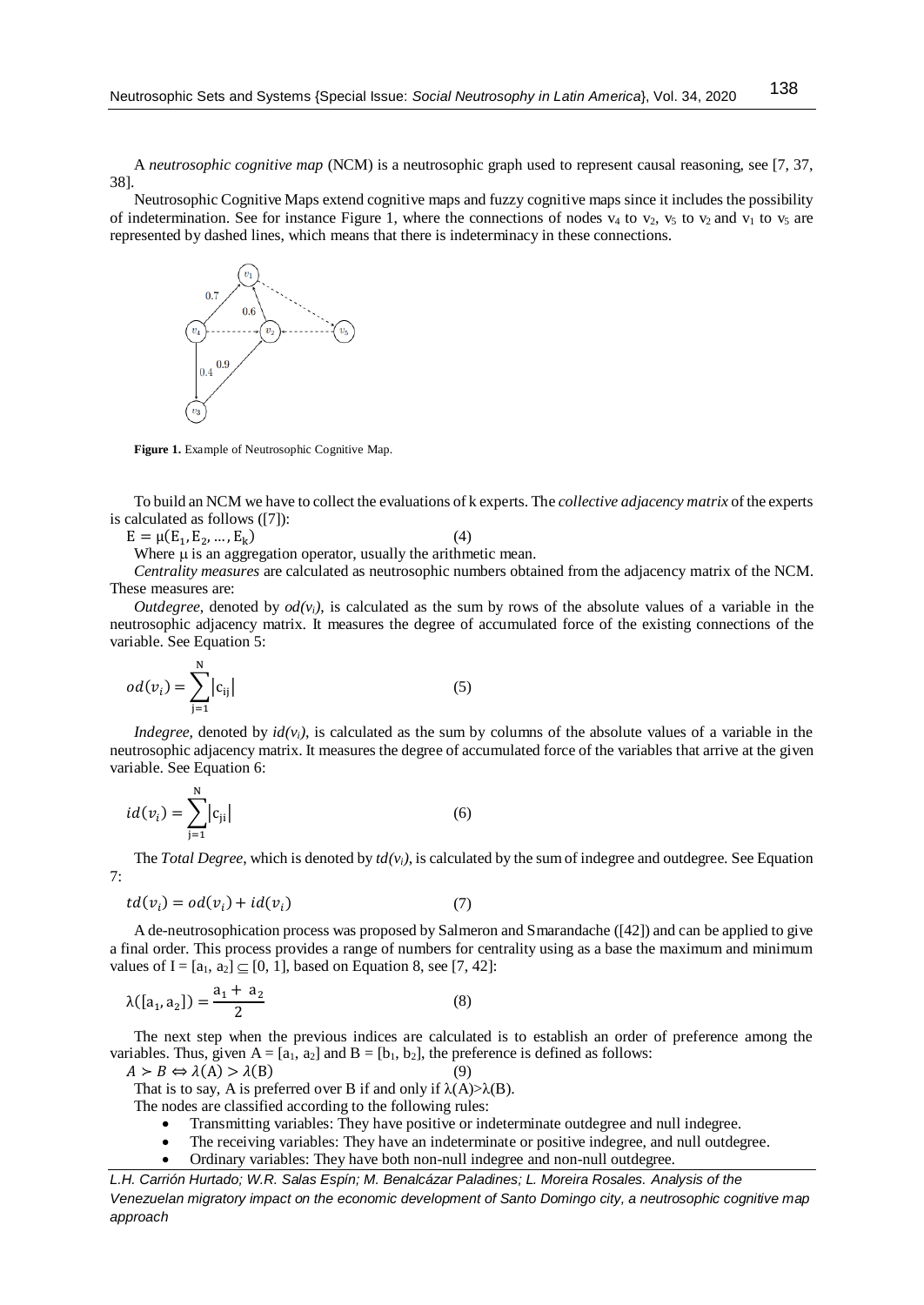## **3 Results**

This section exposes the results of applying NCMs to study the economic impact of the Venezuelan migration to Santo Domingo city. NCMs are proven tools for social studies, in this research, we will use static analysis of NCMs. Additionally, the classification rules for the nodes given above allow determining the dynamic relationships between the studied variables, since the variables that influence the others or those that are influenced by the others are identified, also the degree of such influence is given.

The variables we study are the following:

V1: Immigrant's labor experience.

V2: Immigrant's kind of job.

V3: Immigrant's time of residence in Ecuador.

V4: Immigrant has a family in Venezuela.

 $V_5$ : Immigrant has suffered from discrimination.

 $V_6$ : Immigrant's motive for migrating.

V7: Local Economy of Santo Domingo.

We based our analysis in experts' opinions, a survey applied to Venezuelan's migrants, the interviews made to the main Santo Domingo's political authorities, among others. The last punctuations were made by three experts, who assessed the current situation of the Venezuelan' immigrant. Figure 2 shows the neutrosophic graph of the NCM after the relationships among these variables were evaluated, whereas the adjacency matrix can be seen in Table 1.



**Figure 2:**Pictorial representation of the NCM. Red and dashed lines represent indeterminate relationships.

| Variable       | $\rm V_1$ | $\rm V_2$        | V3       | V4       | V5     | V6  | V۶     |
|----------------|-----------|------------------|----------|----------|--------|-----|--------|
| $\rm V_1$      |           |                  | 0        | 0        |        |     |        |
| V <sub>2</sub> |           |                  | 0        | 0        | $-0.8$ | 0.7 | 0.4    |
| $V_3$          | 0.6       |                  | $\theta$ | $\theta$ | $-0.6$ | 0.3 | 0.6    |
| $\rm V_4$      |           | 0                | 0.7      | 0        |        | 0.7 | $-0.1$ |
| $V_5$          | 0.6       | $\left( \right)$ | 0        |          |        | 0   |        |
| $V_6$          | 0.4       | O                | 0        |          | 0.6    | 0   | 0.8    |
| $V_7$          |           |                  |          |          | 0.3    |     |        |

**Table 1:** Adjacency matrix of the causal relationships among every pair of variables.

From Table 1, we can calculate the static indexes of the NCM, i.e., outdegree, indegree, and the total degree of the neutrosophic adjacency matrix, according to formulas 5, 6 and 7, respectively; see Table 2.

| Variable       | <i>outdegree indegree</i> |              | Total     |
|----------------|---------------------------|--------------|-----------|
|                |                           |              | degree    |
| $V_1$          | 0                         | $1.6 + I$    | $1.6 + I$ |
| V <sub>2</sub> | 1.9                       | $\mathbf{0}$ | 1.9       |
| V3             | 2.1                       | 07           | 2.8       |

*L.H. Carrión Hurtado; W.R. Salas Espín; M. Benalcázar Paladines; L. Moreira Rosales. Analysis of the Venezuelan migratory impact on the economic development of Santo Domingo city, a neutrosophic cognitive map approach*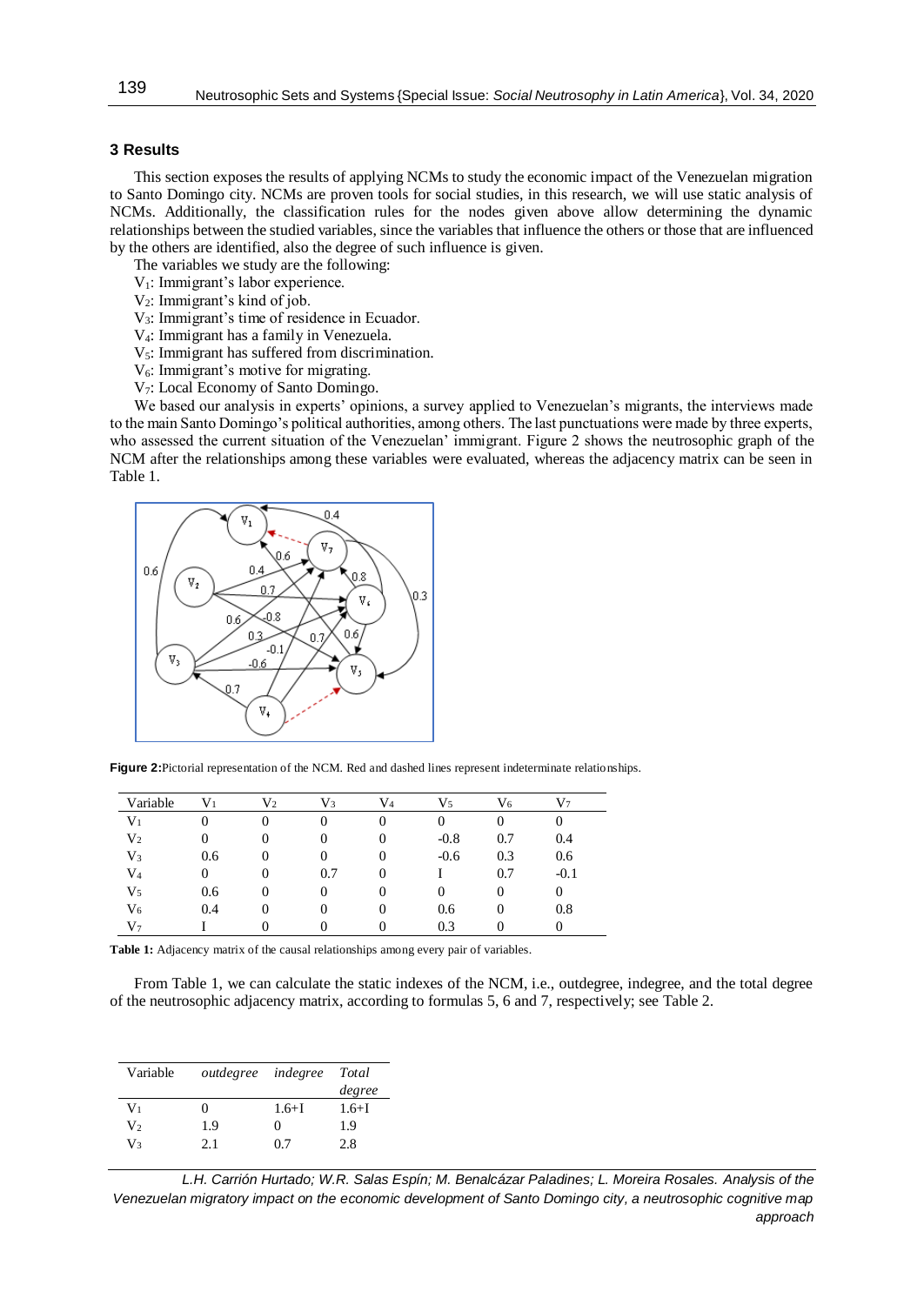| $V_4$   | $1.5 + I$ | $\theta$  | $1.5 + I$ |
|---------|-----------|-----------|-----------|
| $V_{5}$ | 0.6       | $2.3 + I$ | $2.9 + I$ |
| V6      | 1.8       | 1.7       | 3.5       |
| $V_7$   | $0.3 + I$ | 1.9       | $2.2 + I$ |

**Table 2:** Indegree, outdegree, and the total degree of the neutrosophic adjacency matrix.

Results in Table 2 are converted to intervals in case the value contains symbol I, next to the deneutrosophication function  $\lambda$  is applied according to Equation 8, and finally an order of preference among the variables is established, see Equation 9.

| Variable       | Final      | $\lambda(V_i)$ | Order<br>- of               |
|----------------|------------|----------------|-----------------------------|
|                | Value      |                | preference                  |
| V <sub>1</sub> | [1.6, 2.6] | 2.1            | 5                           |
| V <sub>2</sub> | 1.9        | 1.9            |                             |
| $V_3$          | 2.8        | 2.8            | 3                           |
| $V_4$          | [1.5, 2.5] | $\mathfrak{D}$ | 6                           |
| $V_5$          | [2.9, 3.9] | 3.4            | $\mathcal{D}_{\mathcal{L}}$ |
| V <sub>6</sub> | 3.5        | 3.5            |                             |
| $V_7$          | [2.2, 3.2] | 2.7            |                             |

**Table 3:**Total degree, de-neutrosophicated and ordinal number of every variable.

Table 3 indicates that the order of preference of the variables is the following:

 $V_6 > V_5 > V_3 > V_7 > V_1 > V_4 > V_2$ .

As can be seen, the variables corresponding to "Immigrant's motive for migrating"  $(V_6)$ , "Immigrant's suffered from discrimination" ( $V_5$ ) and "Immigrant's time of residence in Ecuador" ( $V_3$ ), are the ones with the most impact on the city's economy. On the other hand, the variables "Immigrant's kind of job"  $(V_2)$  and "Immigrant has a family in Venezuela"  $(V_4)$  are classified as transmitters; therefore although they are the least important, they influence the other variables. Finally, the variable "Immigrant's labor experience"  $(V_1)$  is influenced by the others as it is a receiving variable. In the next section, the results and the measures to be taken will be explained in more detail.

## **Conclusion**

This paper was dedicated to studying the local economic impact of the Venezuelan migration to Santo Domingo city in Ecuador. We used Neutrosophic Cognitive Maps as the method to study this impact. Three experts, a survey to the immigrants, official data, among others, served as the source for the evaluation based on seven socio-economic variables, viz., "immigrant's labor experience", "immigrant's kind of job", "immigrant's time of residence in Ecuador", "immigrant has a family in Venezuela", "immigrant has suffered from discrimination", "immigrant's motive for migrating", and "local economy of Santo Domingo". The most influential factor is "immigrant's motive for migrating", later we have "immigrant has suffered from discrimination", "immigrant's time of residence in Ecuador", and "local economy of Santo Domingo". Thus, the motif for migrating is a powerful cause to take into account for studying the situation of those people. Because the main motif of them is the economic situation, then, it is frequent they suffer from discrimination by the native citizens, the time of residence in Ecuador of most of them is less than two years and the local economy has been impacted by these variables. The influence on the economy is positive in the sense that Venezuelans immigrants have jobs not wanted by the Ecuadorian citizens; however, the negative impact is that many of them have not jobbed, thus, they become a social problem. We recommend to Santo Domingo's political authorities they consider helping those people, mainly in placing them in jobs or giving them social assistance.

The authors think that because of the importance of this phenomenon future studies deserve to be developed in that delve even deeper into the variables that influence the local economic impact of Venezuelan migration. It is proposed to repeat the study after a sufficient time of having applied the measures by the city government about this phenomenon. In such a case, we could use again the static analysis of the NCMs, or the dynamic analysis as in [24, 25]. This study of the situation could be combined with Venezuelan migration forecast models, which would allow predicting future behaviors of the economic situation of the city. An interesting approach would be to apply plithogenic decision methods that make it possible to better capture the complex nature of the phenomenon.

*L.H. Carrión Hurtado; W.R. Salas Espín; M. Benalcázar Paladines; L. Moreira Rosales. Analysis of the Venezuelan migratory impact on the economic development of Santo Domingo city, a neutrosophic cognitive map approach*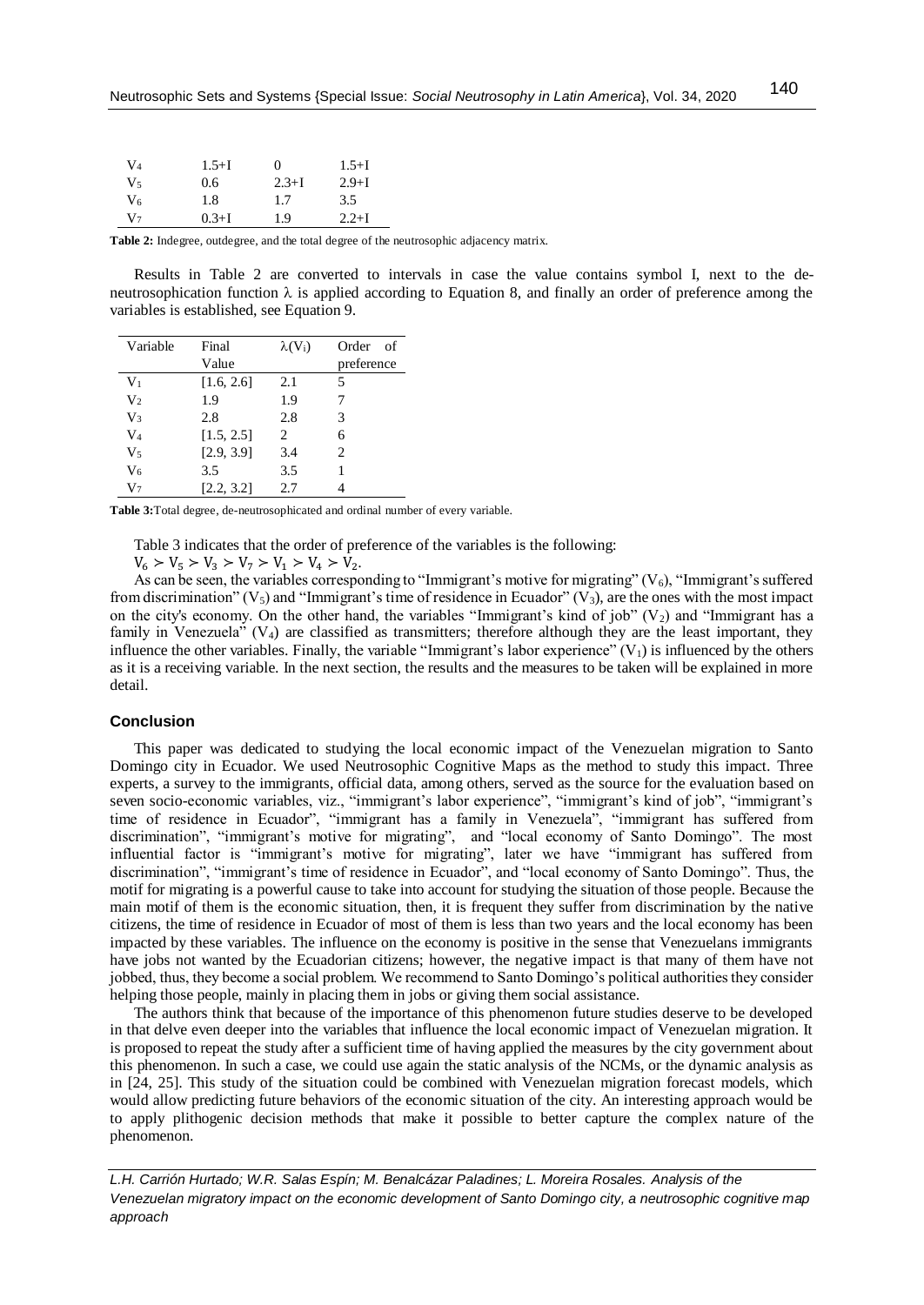## **References**

- [1] United-Nations. (Accessed April 20, 2019). *What Is a Refugee? UNHCR*. Retrieved. From [https://www.unhcr.org/what-is-a-refugee.html.](https://www.unhcr.org/what-is-a-refugee.html)
- [2] Aljazeera-and-news-Agencies. (8 Nov 2018, Accessed 9 Jan 2019). UN: Number of migrants, refugees from Venezuela reaches 3 million. Aljazeera from [https://www.aljazeera.com/news/2018/11/million-refugees-migrants](https://www.aljazeera.com/news/2018/11/million-refugees-migrants-venezuela-181108155245793.html)[venezuela-181108155245793.html.](https://www.aljazeera.com/news/2018/11/million-refugees-migrants-venezuela-181108155245793.html)
- [3] Manuel, T. (2019). The Spirit of Cartagena: Ecuadorian Immigration and Asylum Policy under Rafael Correa. Master Thesis in International Relations in Historical Perspective, Utrecht University, Utrecht, Netherlands.
- [4] Selee, A., Bolter, J., Muñoz-Pogossian, B. and Hazán, M. (May 10, 2019, Accessed February 15, 2019). Creativity amid Crisis: Legal Pathways for Venezuelan Migrants in Latin America Migration Policy. From [https://www.migrationpolicy.org/research/legal-pathways-venezuelan-migrants-latin-america.](https://www.migrationpolicy.org/research/legal-pathways-venezuelan-migrants-latin-america)
- [5] Ashbacher, C. (2002). *Introduction to Neutrosophic Logic*. Rehoboth, USA: American Research Press.
- [6] Smarandache, F. (2005). *A unifying field in logics: neutrosophic logic. Neutrosophy, neutrosophic set, neutrosophic probability and statistics*: American Research Press.
- [7] Leyva-Vázquez, M. (2018). *Neutrosophy: New advances in the treatment of the uncertainty (Neutrosofía: Nuevos avances en el tratamiento de la incertidumbre)(In Spanish)*. Brussels: Pons.
- [8] Vasantha-Kandasamy, W. B. and Smarandache, F. (2003).*Fuzzy cognitive maps and neutrosophic cognitive maps*. Infinite Study.
- [9] Axelrod, R. (2015). *Structure of decision: The cognitive maps of political elites*. Princeton: University Press.
- [10] Kosko, B. (1986). Fuzzy cognitive maps. *International journal of man-machine studies, 24*, 65-75.
- [11] Broumi, S., Talea, M., Bakali, A. and Smarandache, F. (2016). Single valued neutrosophic graphs. *Journal of New*  the*ory*, 2016(10), 86-101.
- [12] Pan, J., and Nagurney, A. (1994). Using Markov Chains to Model Human Migration in a Network Equilibrium Framework. *Mathematical and computer modelling, 19*(11), 31-39.
- [13] Vitanov, K. N., and Vitanov, N. K. (2018). Discrete-time model for a substance motion in a channel of a network. Application to a human migration channel. arXiv:1807.08778 [Electronic Version], from <https://arxiv.org/pdf/1807.08778.pdf>
- [14] Aleshkovski, I., and Iontsev, V. (2002). Mathematical Models of Migration. In *Systems Analysis and Modeling of Integrated World Systems*: Encyclopedia of Life Support Systems (EOLSS).
- [15] Rahmati-S, H., and Tularam, G. A. (2017). A critical review of human migration models *Climate Change, 3* (12), 924-952.
- [16] Nagurney, A., Pan, J., and Zhao, L. (1992). Human migration networks. *European Journal of Operational Research, 59* (1992), 262-274.
- [17] Navarro-Cejas, M., Cejas-Martínez, M., Piñas-Piñas, L. F., and Iglesias-Quintana, J. X. (2019). Neutrosophic Iadov for the analysis of satisfaction on the regularities in the international legal field concerning the human rights of migrant workers in Ecuador. *Neutrosophic Sets and Systems, 26*, 132-137.
- [18] de-Kok, J.-L., Titus, M., and Wind, H. G. (2000). Application of fuzzy sets and cognitive maps to incorporate social science scenarios in integrated assessment models: A case study of urbanization in Ujung Pandang, Indonesia. *Integrated Assessment, 1*(2000), 177–188.
- [19] Khan, M. S., and Quaddus, M. (2004). Group Decision Support Using Fuzzy Cognitive Maps for Causal Reasoning. *Group Decision and Negotiation, 13*, 463–480.
- [20] Ghosh, D., and Pal, A. (2015). Using Fuzzy Cognitive Map and Induced Fuzzy Cognitive Map to Analyze Real World Problems. *Annals of Pure and Applied Mathematics, 10*(2), 153-163.
- [21] Tsadiras, A. K. (2008). Comparing the inference capabilities of binary, trivalent and sigmoid fuzzy cognitive maps. *Information Sciences, 178*(2008), 3880–3894.
- [22] Zafar, A., and Wajid, M. A.. (2019). Neutrosophic Cognitive Maps for Situation Analysis. *Neutrosophic Sets and Systems*, *29*, 78-88.
- [23] Thiruppathi, P., Saivaraju, N., and Ravichandran, K. S. (2010). A Study on Suicide problem using Combined Overlap Block Neutrosophic Cognitive Maps. *International Journal of Algorithms, Computing and Mathematics, 3*(4), 22- 28.
- [24] Mondal, K., and Pramanik, S. (2014). A Study on Problems of Hijras in West Bengal Based on Neutrosophic Cognitive Maps *Neutrosophic Sets and Systems, 5*, 21-26.
- [25] Pramanik, S., and Chackrabarti, S. (2013). A Study on Problems of Construction Workers in West Bengal Based on Neutrosophic Cognitive Maps. *International Journal of Innovative Research in Science, Engineering and Technology, 2*(11), 6387-6394.
- [26] Vasantha-Kandasamy, W. B. and Smarandache, F. (2004). *Analysis of social aspects of migrant laborers living with HIV/AIDS using Fuzzy Theory and Neutrosophic Cognitive Maps*. Phoenix: Xiquan.
- [27]Leyva Vázquez, M., Batista Hernandez, N., and Smarandache, F. (2018) *Multicriteria methods for determining the efectiveness of the public management and the analysis of the transparency* (*Métodos multicriterios para determinación de la efectividad de la gestión pública y el análisis de la transparencia)(In Spanish)*. Infinite Study.

*L.H. Carrión Hurtado; W.R. Salas Espín; M. Benalcázar Paladines; L. Moreira Rosales. Analysis of the Venezuelan migratory impact on the economic development of Santo Domingo city, a neutrosophic cognitive map approach*